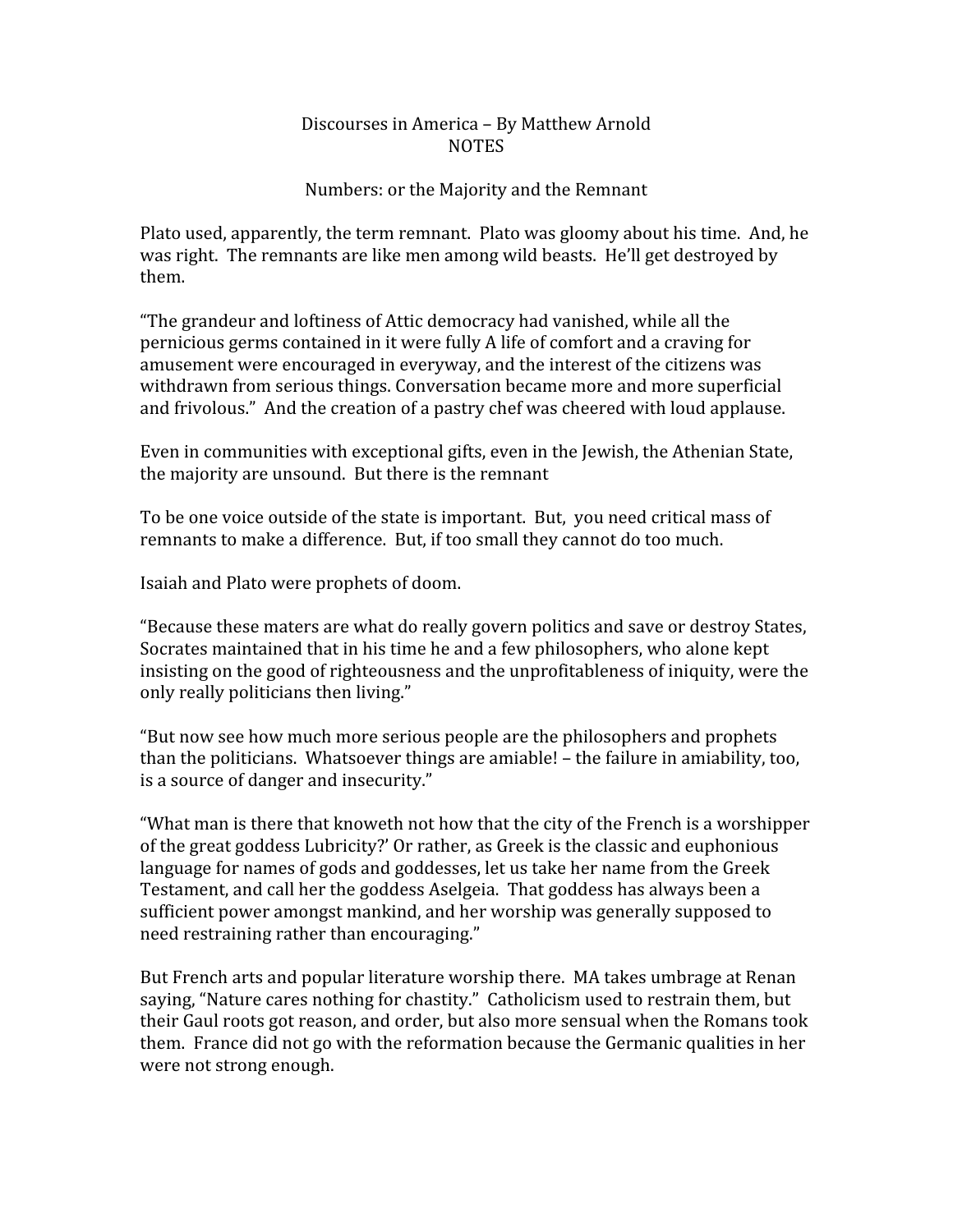Still, the Germanic side kept the Frenchmen in check. But the French lit of the eighteenth
century
blew
that
open.

On
these
generalizations,
"I
will
allow
any
number
of
exceptions
you
please."

They give us what we call the average sensual man. When the German morality dies, this is what you're left with. This man has gaiety, quickness, sentiment, sociability, rationality, but on the moral side he is almost ludicrously insufficient.

French lit of the  $17<sup>th</sup>$  is peculiarly fitted to do great good, and nothing but good.

"the
great
goddess
Lubricity,
let
us
stand
fast,
and
say
that
her
worship
is
against nature, human nature, and that it is ruin. For this is the test of its being against human
nature,
that
for
human
society
it
is
ruin.
An
the
test
is
one
from
which
there is
no
escape."

Aselgeia's
"followers
are
marred
and
stunted
by
it
and
disqualified
or the
ideal
society
of
the
future."

Plato tells us that we have within us a many-headed beast and a man, and that by dissoluteness
we
feed
and
strengthen
the
beast
in
us,
and
starve
the
man.

With immorality, hardness and insolence come in its train; and insolence which grows
until
it
ends
by
exasperating
and
alienating
everybody;
a
hardness
which grows
until
the
man
can
at
last
scarcely
take
pleasure
in
anything,
outside
the service
of
his
goddess,
except
cupidity
and
greed,
and
cannot
be
touched
with emotion
by
any
language
except
fustian."

So instead of saying that Nature cares nothing about chastity, let us say that human nature, our nature, cares about it a great deal. By her present popular literature, France gives proof that she is suffering from a dangerous and perhaps fatal disease,; and that it is not clericalism which is the real enemy to the French so much as their goddess.

"the
present
popular
literature
of
France
is
a
sign
that
she
has
a
most dangerous
moral
disease."

In a new democratic society like the US, with its strength, its life of business, its sheer
freedom
and
equality,
the
danger
is
in
the
absence
of
the
discipline
of
respect; in
hardness
and
materialism,
exaggeration
and
boastfulness;
in
a
false
smartness,
a false
audacity,
a
want
of
soul
and
delicacy.

The
philophers
and
the
prophets,
whom
I
at
any
rate
am
disposed
to
believe,
and who say that moral causes govern the standing and the falling of States, will tell us that
the
failure
to
mind
whatsoever
things
are
elevated
must
impair
with
an inexorable fatality the life of a nation., just as the failure to mind whatsoever things are
just,
or
whatsoever
things
are
amiable,
or
are
pure,
will
empair
it;

"the
failure
to
mind
whatsoever
things
are
elevated
should
be
real
in
your
American democracy, and should grow into a disease, and take firm hold on you, then the life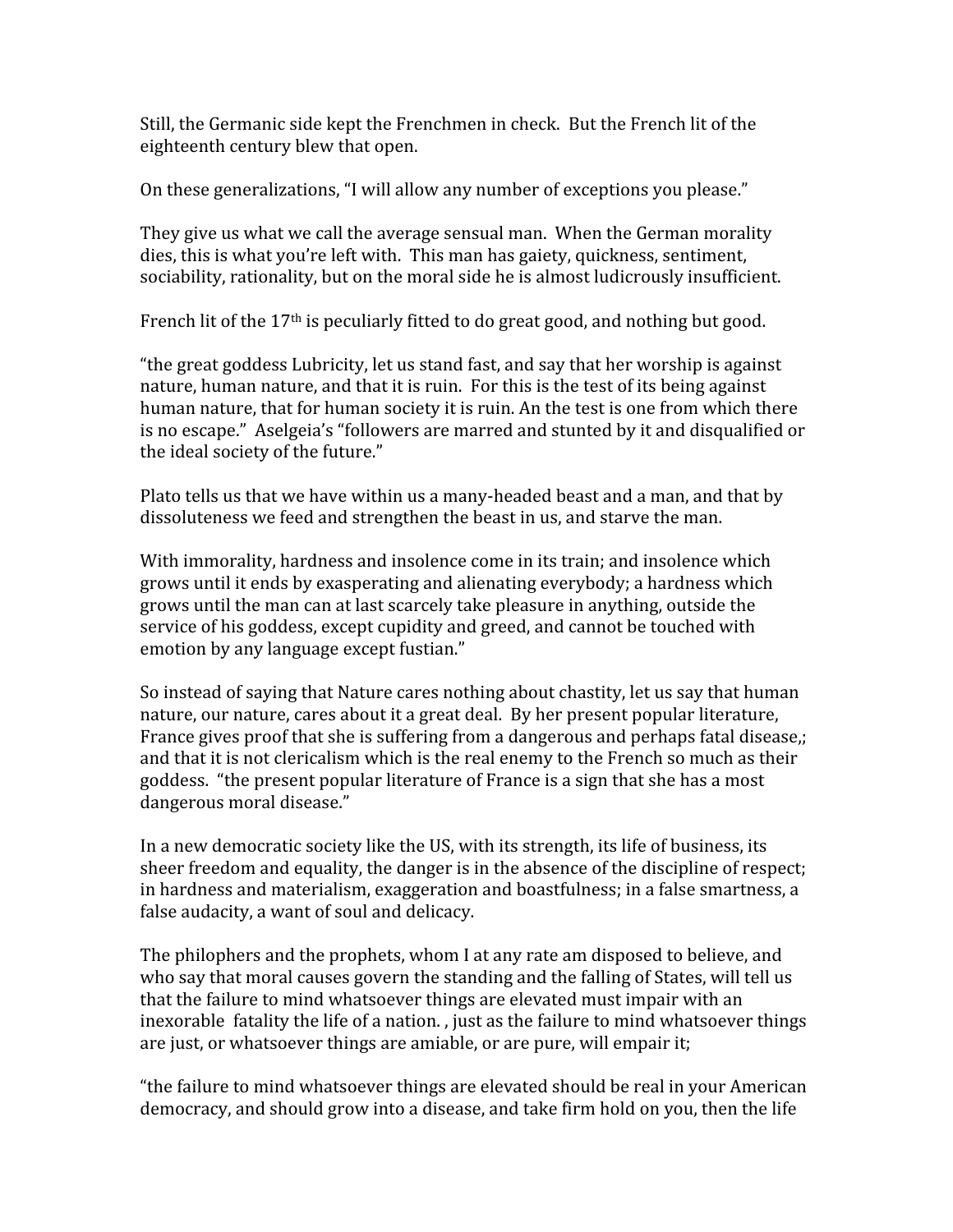of
even
these
great
United
State
must
inevitably
suffer
and
be
impaired
more
and more
until
it
perish.

The
German
stock,
as
his
father
used
to
say,
is
the
most
moral
races
of
men
that
the world
has
yet
seen.

## LITERATURE
AND
SCIENCE

"An
intelligent
man,
will
prize
those
studies
which
result
in
his
soul
getting soberness, righteousness, and wisdom, and will less value the others." This is a good guide
if
you're
in
the
House
of
Lords
or
in
the
pork
trade
in
Chicago.

Nowhere is it raised with more energy than the US, the design of abasing what is called
'mere
literary
instruction
and
education'
and
exalting
what
is
called
'sound, extensive,
and
practical
scientific
knowledge."

The
building
up
of
human
life,
the
power
of
conduct,
intellect,
and
knowledge,
the power
of
beauty,
the
power
of
social
life
and
manners;
human
nature
is
built
up
by these
powers;
we
have
the
need
for
all
of
them.

Having
an
instinct
for
intellect
and knowledge, we acquire pieces of knowledge; and presently, in the generality of men, there arises the desire to relate these pieces to our sense for conduct, to our sense for
beauty
–
and
there
is
a
weariness
and
dissatisfaction
if
the
desire
is
baulked. Now in this desire lies, I think, the strength of that hold which letters have upon us.

Greek
accents
and
physiology
are
isolated
facts.

But
then
we
seek
naturally
to combine
the
pieces
of
our
knowledge
together,
to
bring
them
under
general
rules,
to relate
them
to
principles;

Instrument knowledge does not, on its own, lead to anything but being a specialist.

The
Mediaeval
Universities
came
into
being,
because
the
supposed
knowledge, delivered
by
Scripture
and
the
Church,
so
deeply
engaged
men's
hearts,
by
so simply, easily, and powerfully relating itself to their desire for conduct, their desire for
beauty.
All
other
knowledge
was
dominated
by
this
supposed
knowledge
and was subordinated to it.

But now, says Professor Huxley, conceptions of the universe fatal to the notions held by our forefathers have been forced upon us by physical science.

The
Middle
Ages
could
do
without
humane
letters
and
the
study
of
nature,
because its supposed knowledge was made to engage its emotions so powerfully. And, these
emotions
remain
and
should
be
touched
by
humane
letters.

"How,
finally,
are
poetry
and
eloquence
to
exercise
the
power
of
relating
the
modern results of natural science to man's instinct for conduct, his instinct for beauty? And